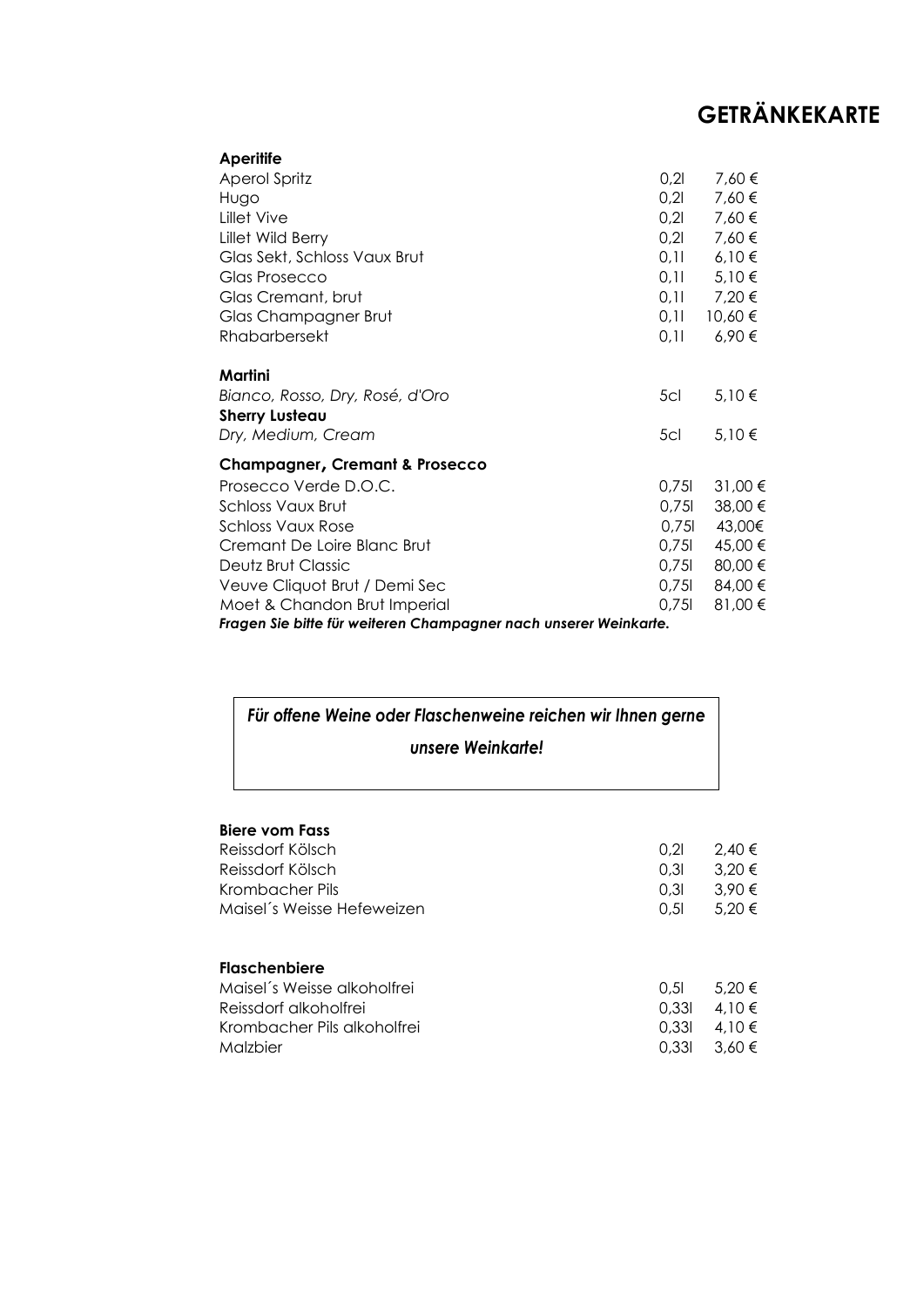| Softgetränke                                                                                                                                                                                                                                                                                                                                                                 |                                                                                            |                                                                                                                                 |                                                                                                                        |                                                                                                                                         |
|------------------------------------------------------------------------------------------------------------------------------------------------------------------------------------------------------------------------------------------------------------------------------------------------------------------------------------------------------------------------------|--------------------------------------------------------------------------------------------|---------------------------------------------------------------------------------------------------------------------------------|------------------------------------------------------------------------------------------------------------------------|-----------------------------------------------------------------------------------------------------------------------------------------|
| Apollinaris Selection, feinperlig<br>VIO naturell<br>Apollinaris Selection, feinperlig<br>VIO naturell                                                                                                                                                                                                                                                                       |                                                                                            |                                                                                                                                 | 0,251<br>0,251<br>0,75<br>0,75                                                                                         | 3,00 €<br>3,00 €<br>8,00 €<br>8,00 €                                                                                                    |
| Schweppes Bitter Lemon<br>Schweppes Ginger Ale<br>Schweppes Tonic Water<br>Fever Tree Premium Indian Tonic<br>Fever Tree Premium Mediterranean Tonic<br>Fever Tree Premium Sicilian Lemon Tonic<br>Fever Tree Premium Ginger Beer<br>Fassbrause Zitrone<br>Bionade Holunder, Ingwer-Orange<br>Coca Cola<br>Coca Cola light<br>Coca Cola zero<br>Sprite<br>Mezzo Mix<br>Fanta |                                                                                            | 3;5;9)<br>3;5;9)<br>5;9)<br>5;9)<br>5;9)<br>3;5;9)<br>3;9)<br>1;2;4;9)<br>1);7);9<br>1);4);9<br>9)<br>$1$ );2);3);4)<br>1);3);9 | 0,21<br>0,21<br>0,21<br>0,21<br>0,21<br>0,21<br>0,21<br>0,331<br>0,331<br>0,21<br>0,21<br>0,21<br>0,21<br>0,21<br>0,21 | 3,10€<br>3,10€<br>3,10€<br>4,00 €<br>4,00 €<br>4,00 €<br>4,00 €<br>3,90€<br>3,90€<br>3,10€<br>3,10€<br>3,10€<br>3,10€<br>3,10€<br>3,10€ |
| <b>Vaihinger Saft</b><br>Ananas<br>Apfelsaft, naturtrüb<br>Cranberry<br><b>Bananensaft</b><br>Johannisbeere<br>Kirsch<br>Maracuja<br>Orangensaft<br>Alle Säfte auch als Schorle erhältlich.                                                                                                                                                                                  |                                                                                            |                                                                                                                                 | 0,21<br>0,21<br>0,21<br>0,21<br>0,21<br>0,21<br>0,21<br>0,21<br>0,31                                                   | 3,50 €<br>3,50 €<br>3,50 €<br>3,50 €<br>3,50 €<br>3,50 €<br>3,50 €<br>3,50 €<br>3,90€                                                   |
| Heißgetränke<br>Cafe Crema<br>Espresso<br>Doppelter Espresso<br>Espresso Macchiato<br>Cappuccino<br>Milchkaffee<br>Latte Macchiato<br><b>Flavoured Latte Macchiato</b><br>Heiße Schokolade<br>Heiße Schokolade mit Sahne<br>Heiße Milch mit Honig                                                                                                                            | (Karamell, Vanille, weiße Schokolade, Haselnuss)                                           | 1);6)                                                                                                                           |                                                                                                                        | 2,90€<br>2,50 €<br>3,90€<br>2,70 €<br>3,50 €<br>3,80 €<br>3,80 €<br>4,00 €<br>$3,30 \in$<br>$3,60 \in$<br>2,80 €                        |
| Heißgetränke mit Schuss<br>Irish Coffee<br>Heiße Schokolade                                                                                                                                                                                                                                                                                                                  | mit Amaretto<br>mit Bailey's<br>mit Frangelico (Haselnusslikör)<br>mit Rum<br>mit Licor 43 |                                                                                                                                 |                                                                                                                        | 7,50€<br>5,20€                                                                                                                          |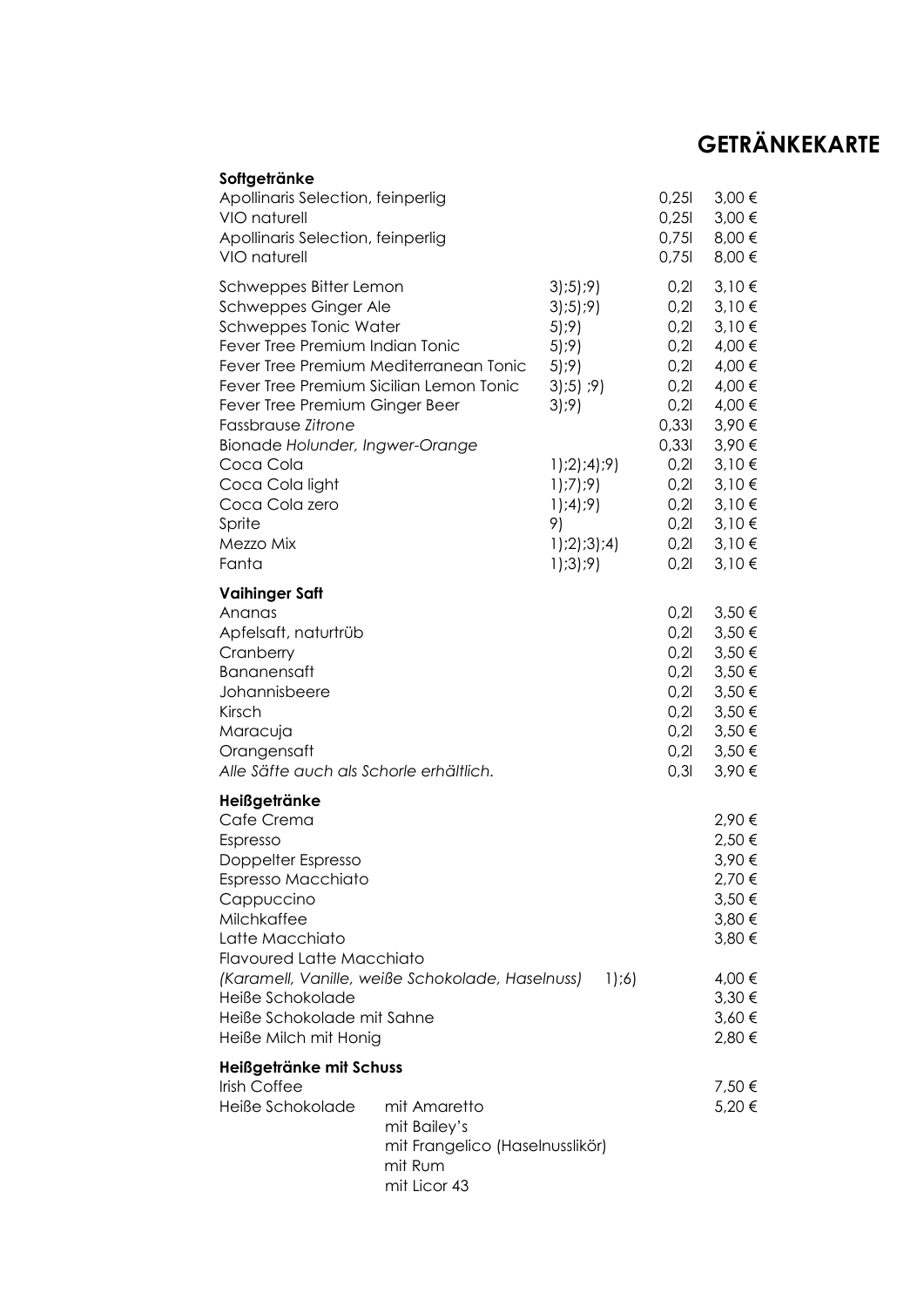| Tee   | Frische Minze<br>Frischer Ingwer mit Zitrone                                                  | Frischer Ingwer mit Zitrone und Minze                                                                                                                                                                                                                                                  |                                                                   | 3,90€<br>$3,60 \in$<br>3,90€                                                |
|-------|-----------------------------------------------------------------------------------------------|----------------------------------------------------------------------------------------------------------------------------------------------------------------------------------------------------------------------------------------------------------------------------------------|-------------------------------------------------------------------|-----------------------------------------------------------------------------|
|       | <b>BIO-Tee</b>                                                                                | Darjeeling "Happy Valley"<br>Earl Grey "Secret of Bergamotte"<br>Grüner Tee "Sencha Bloom"<br>Ingwer-Zitronengras "Touch of India"<br>Ayurveda "Garden of Herbs"<br>Früchtetee "Unique Rhubarb"<br>Rooibos "African Vitality"<br>Minze "Mint Blend"<br>Kamille-Verbene "Herbal Breeze" |                                                                   | 3,50 €                                                                      |
|       | Grappa                                                                                        |                                                                                                                                                                                                                                                                                        |                                                                   |                                                                             |
|       | <b>Berta</b><br>Antinori<br>Ornellaia                                                         | Monpra<br>Giulia<br>Valdavi<br>Roccanivo<br>Tignanello<br>Eligo Riserva                                                                                                                                                                                                                | 2cl<br>2 <sub>cl</sub><br>$2$ cl<br>2 <sub>cl</sub><br>2cl<br>2cl | 5,90€<br>5,90€<br>5,90€<br>12,80 €<br>11,90€<br>11,90€                      |
|       |                                                                                               |                                                                                                                                                                                                                                                                                        |                                                                   |                                                                             |
|       | Obstbrände<br>Lantenhammer<br>Haselnuss<br>Marille<br>Waldhimbeere<br>Wildkirsche<br>Mirabell | Rote Williams Birne - unfiltriert -                                                                                                                                                                                                                                                    | 2cl<br>2cl<br>2 <sub>cl</sub><br>2 <sub>cl</sub><br>2cl<br>2cl    | $6,50 \in$<br>$6,80 \in$<br>$6,50 \in$<br>$6,80 \in$<br>6,90€<br>$6,50 \in$ |
| Linie | Aquavit/Korn<br>Malteserkreuz<br>Jubilaeums Aquavit<br>Fürst Bismarck Korn                    |                                                                                                                                                                                                                                                                                        | 2cl<br>2cl<br>2cl<br>2cl                                          | 3,80 €<br>3,90€<br>4,00 €<br>2,60€                                          |
|       | Cognac<br>Remy Martin V.S.O.P<br>Hennessy Fine de Cognac                                      |                                                                                                                                                                                                                                                                                        | 2cl<br>2cl                                                        | 5,10€<br>5,10€                                                              |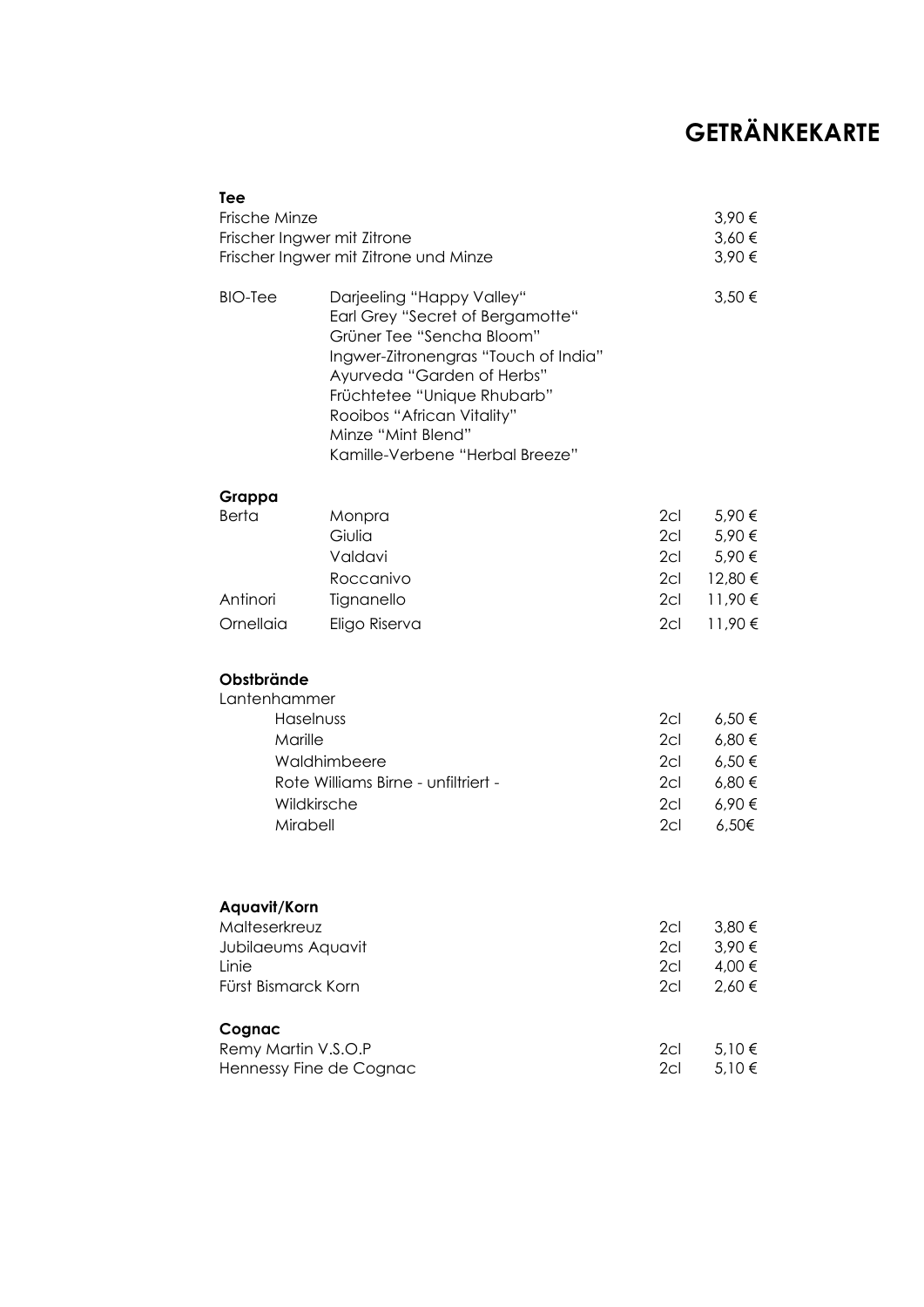| Armagnac<br>Samalens                                                                                                                                                                                                                                                                                                                                                                                                                                                                                                                                                                              | 2cl                                                                                                   | 5,90€                                                                                                                                                     |
|---------------------------------------------------------------------------------------------------------------------------------------------------------------------------------------------------------------------------------------------------------------------------------------------------------------------------------------------------------------------------------------------------------------------------------------------------------------------------------------------------------------------------------------------------------------------------------------------------|-------------------------------------------------------------------------------------------------------|-----------------------------------------------------------------------------------------------------------------------------------------------------------|
| <b>Calvados</b><br>Pierre Magloire V.S.O.P.                                                                                                                                                                                                                                                                                                                                                                                                                                                                                                                                                       | 2cl                                                                                                   | 5,80 €                                                                                                                                                    |
| <b>Brandy</b><br>Osborne Reserva del Toro<br>Torres 10y Reserva Imperial<br>Gran Duque d'Alba<br>Lepanto                                                                                                                                                                                                                                                                                                                                                                                                                                                                                          | 2cl<br>2 <sub>cl</sub><br>2c <sub>l</sub><br>2cl                                                      | 5,10€<br>5,10€<br>5,90€<br>5,90€                                                                                                                          |
| Whisk(e)y<br>Ardbeg 10y Single Malt Scotch<br>Glenlivet Founder's Reserve Speyside Single Malt Scotch<br>Glenmorangie 10y Single Malt Scotch<br>Scapa 16y Single Malt Scotch<br>Dimple 15y Scotch<br>Johnnie Walker Red Label Scotch<br>Johnnie Walker Black Label Scotch<br>Chivas Regal 12y Blended Scotch<br>Jim Beam Kentucky Bourbon<br>Four Roses single barrel Kentucky Straight Bourbon<br>Jack Daniel's Old N°7 Tennessee<br>Tullamore DEW (Irish) Blended<br>Penderyn peated (Welsh) Single Malt<br>Penderyn sherry oak (Welsh) Single Malt<br>Penderyn madeira oak (Welsh) Single Malt | 4cl<br>4cl<br>4cl<br>4cl<br>4cl<br>4cl<br>4cl<br>4cl<br>4cl<br>4cl<br>4cl<br>4cl<br>4cl<br>4cl<br>4cl | 9,50€<br>8,70€<br>$6,00 \in$<br>12,60€<br>6,80€<br>5,70 €<br>8,70€<br>6,90€<br>5,80€<br>8,70€<br>6,80€<br>$6,80 \in$<br>$6,00 \in$<br>6,50€<br>$6,50 \in$ |
| <b>Bitters/Liköre</b><br>Ramazzotti<br>Averna<br>Jägermeister<br>Fernet Branca<br>Cynar<br>Frangelico (Haselnusslikör)<br>Sambuca Molinari<br>Amaretto di Saronno<br><b>Baileys</b><br>Flimm Waldmeister<br>Likör 43 (quarenta y tres)<br>Underberg                                                                                                                                                                                                                                                                                                                                               | 4cl<br>4cl<br>2cl<br>4cl<br>4cl<br>4cl<br>2cl<br>2cl<br>4cl<br>2cl<br>4cl<br>2cl                      | 5,50€<br>5,50€<br>3,10€<br>5,50 €<br>5,50€<br>5,50€<br>3,40€<br>2,80 €<br>$5,60 \in$<br>2,10€<br>$5,60 \in$<br>3,00 €                                     |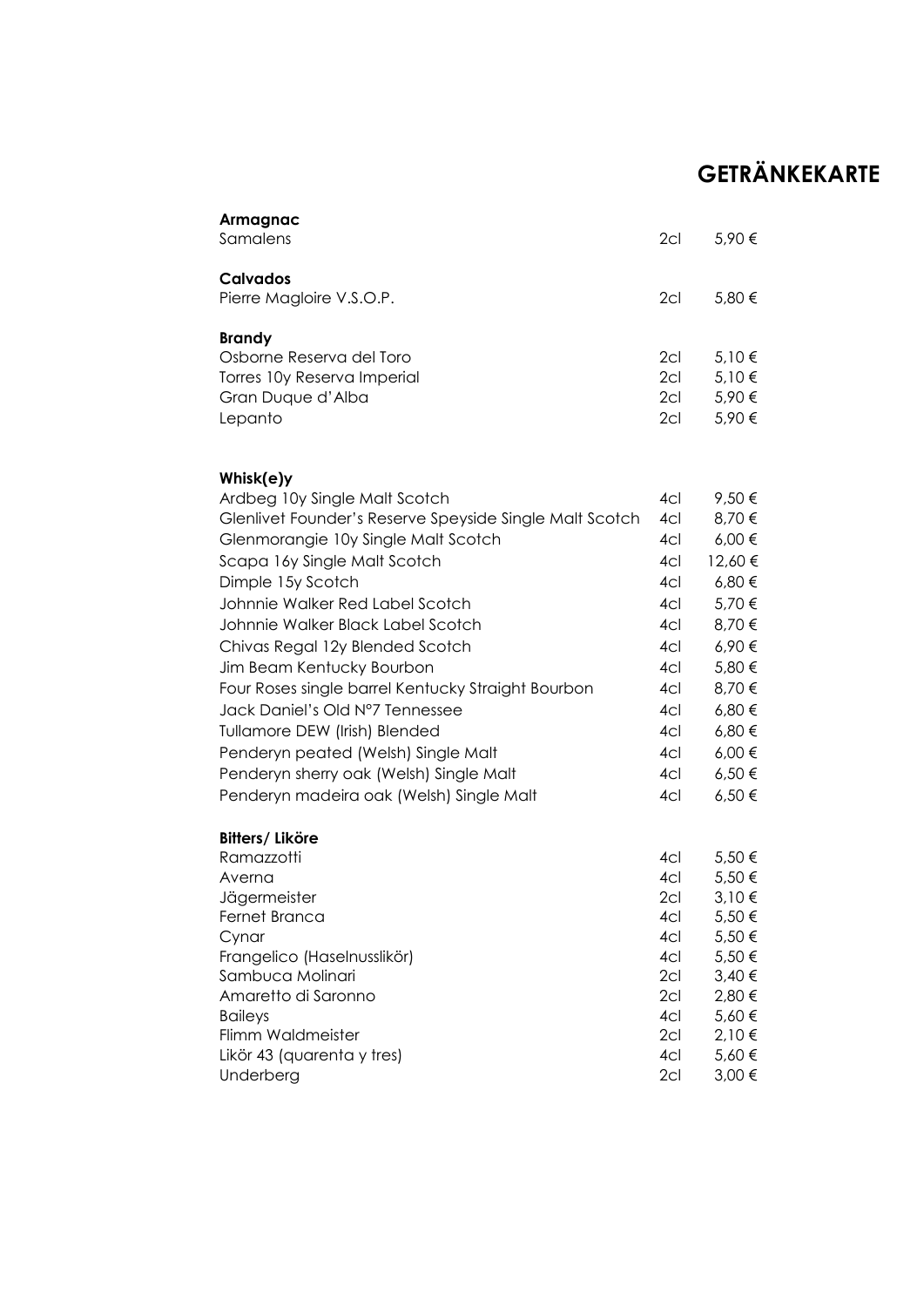| Astoria`s Gin & Tonic Menü<br>Wählen Sie Ihren favorisierten Gin aus und Ihr Lieblings-Tonic |      |            |
|----------------------------------------------------------------------------------------------|------|------------|
| Gin Mare (Spanien)                                                                           | 4cl  | 8,60€      |
| <b>Bombay Saphire (United Kingdom)</b>                                                       | 4cl  | $6,40 \in$ |
| Tanqueray (United Kingdom)                                                                   | 4cl  | $6,40 \in$ |
| Tanqueray Ten (United Kingdom)                                                               | 4cl  | 7,80 €     |
| Siegfried Rheinland Dry Gin (Deutschland)                                                    | 4cl  | 7,90€      |
| Hendricks (Schottland)                                                                       | 4cl  | 8,20€      |
| Monkey 47 Dry (Deutschland)                                                                  | 4cl  | 8,90€      |
| <b>Black Gin (Deutschland)</b>                                                               | 4cl  | 7,10€      |
| added Tonics:                                                                                |      |            |
| Schweppes Indian                                                                             | 0,21 | 3,10€      |
| Fever Tree Indian                                                                            | 0,21 | 4,00 €     |
| Fever Tree Mediterranean                                                                     | 0,21 | 4,00 €     |
| Rum                                                                                          |      |            |
| Havana Club 3 Años                                                                           | 4cl  | 6,40€      |
| Havana Club 7 Años                                                                           | 4cl  | 7,60€      |
| Matusalem 15y (Dom. Republik)                                                                | 4cl  | 9,40€      |
| Dos Ron 18y (Dom. Republik)                                                                  | 4cl  | 8,50€      |
| R.L. Seale's 10y (Barbados)                                                                  | 4cl  | 8,50€      |
| Mezan "1999" (Trinidad)                                                                      | 4cl  | 8,50€      |
| Six Saints (Karibik)                                                                         | 4cl  | 8,20€      |
| Ron Botucal (Venezuela)                                                                      | 4cl  | 8,50€      |
| Ron Botran Solera 1893 (Guatemala)                                                           | 4cl  | 7,80 €     |
| Longdrinks                                                                                   |      |            |
| Moscow Mule                                                                                  |      | 8,90€      |
| Vodka, Limettensaft, Ginger Beer, Gurke                                                      |      |            |
| Gin Gin Mule                                                                                 |      | 8,90€      |
| Gin, Limettensaft, Minze, Ginger Beer, Gurke                                                 |      |            |
|                                                                                              |      |            |
| Cuba Libre                                                                                   |      | 7,80 €     |
| Havana Club 3 Años, Limette, Coca Cola                                                       |      |            |
| Absolut Longdrink                                                                            |      | 7,90€      |
| Absolut Vodka plus Filler                                                                    |      |            |
| Havana Longdrink                                                                             |      | 7,90€      |
| Havana Club 3 Años plus Filler                                                               |      |            |
|                                                                                              |      | 8,90€      |
| 7 & Ginger<br>Havano Club 7 Años, Ginger Ale, Limette                                        |      |            |
| Creamy                                                                                       |      |            |
| Pina Colada                                                                                  |      | 8,70€      |
| Rum, Ananas, Kokos, Sahne                                                                    |      |            |
|                                                                                              |      |            |
| Swimming Pool<br>Rum, Vodka, Ananas, Kokos, Sahne, Blue Curacao-Sirup                        |      | 8,70€      |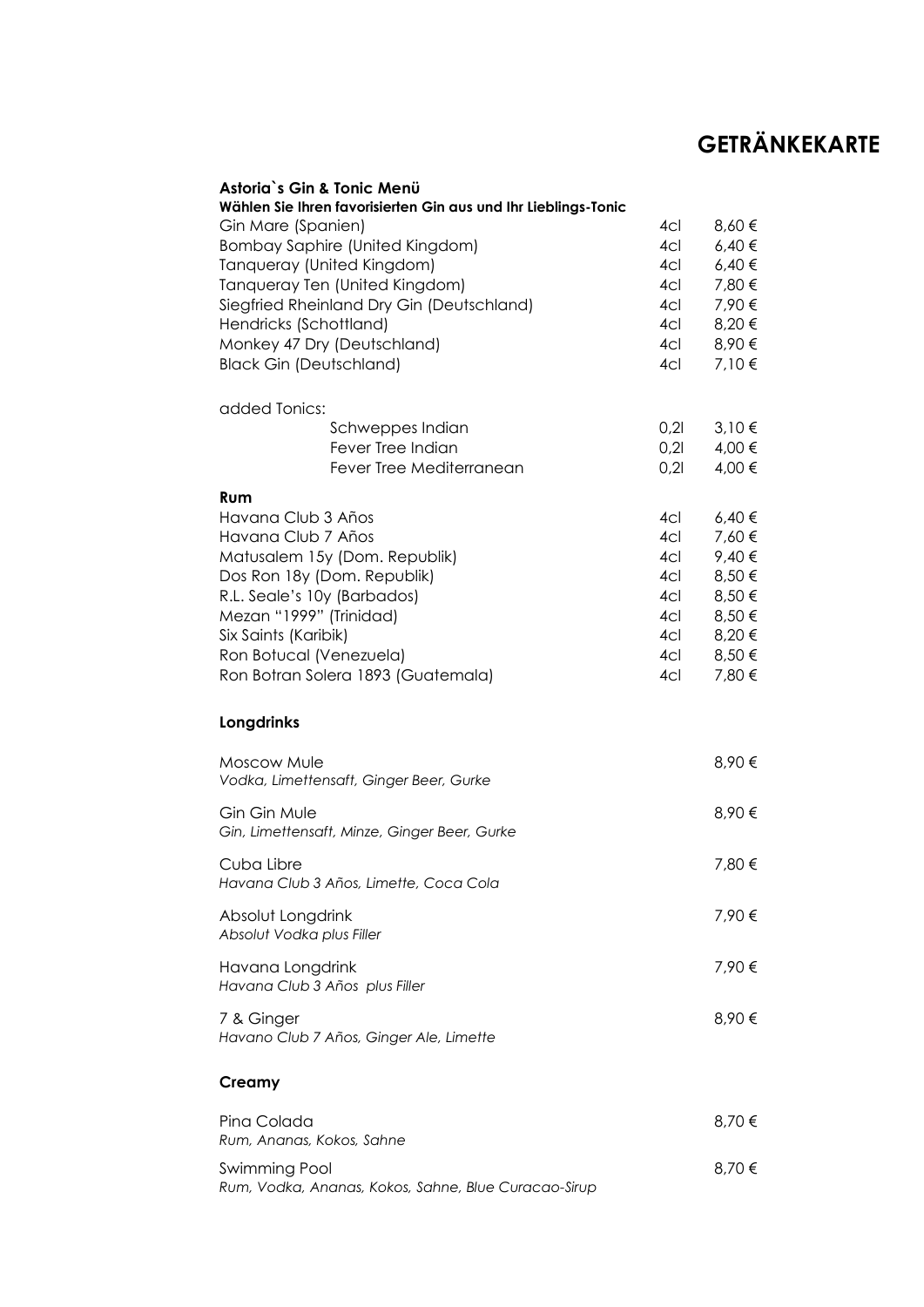#### **Cocktails**

| <b>Black Russian</b><br>Vodka, Kaffeelikör                                                  | 7,70 €  |
|---------------------------------------------------------------------------------------------|---------|
| Hurricane<br>Rum, Ananas, Orange, Zitrone, Maracujasirup                                    | 8,70€   |
| <b>Touch Down</b><br>Vodka, Apricot Brandy, Maracuja, Zitrone, Grenadine                    | 8,70€   |
| Mint Julep<br>Bourbon, Zuckersirup, Minze, Soda                                             | 7,70 €  |
| Gimlet<br>Gin, Lime Juice                                                                   | 7,90€   |
| Caipiroska<br>Vodka, Limette, Rohrzucker                                                    | 7,70 €  |
| Berry Mojito<br>Rum, Beeren der Saison, Limette, Rohrzucker, Minze, Soda                    | 8,70€   |
| <b>Classics</b>                                                                             |         |
| Cosmopolitan<br>Vodka, Cointreau, Cranberry, Limette                                        | 8,70€   |
| Sex on the beach<br>Vodka, Tequila, Pfirsichlikör, Cranberry, Maracuja, Grenadine           | 8,70€   |
| Negroni<br>Gin, Campari, Antica Formula                                                     | 8,70€   |
| Daiquiri<br>Rum, Limette, Zuckersirup                                                       | 7,70 €  |
| Mai Tai<br>2 Sorten Rum, Apricot Brandy, Ananas, Lime Juice,<br>Mandelsirup                 | 10,80 € |
| Margarita<br>Tequila, Cointreau, Lime Juice                                                 | 7,70 €  |
| Tequila Sunrise<br>Tequila, Orange, Zitrone, Grenadine                                      | 7,70 €  |
| Caipirinha<br>Cachaça, Limette, Rohrzucker                                                  | 7,70 €  |
| Mojito<br>Rum, Limette, Rohrzucker, Minze, Soda                                             | 7,70 €  |
| Old Fashioned<br>Whiskey, Würfelzucker, Angostura Bitter,<br>Orange, Zitrone, Kirsche, Soda | 7,70€   |
| Manhattan<br>Canadian Whisky, Vermouth Rosso,<br>Angostura Bitter                           | 8,70€   |
| Martini Cocktail<br>Gin, Noilly Prat                                                        | 7,70€   |